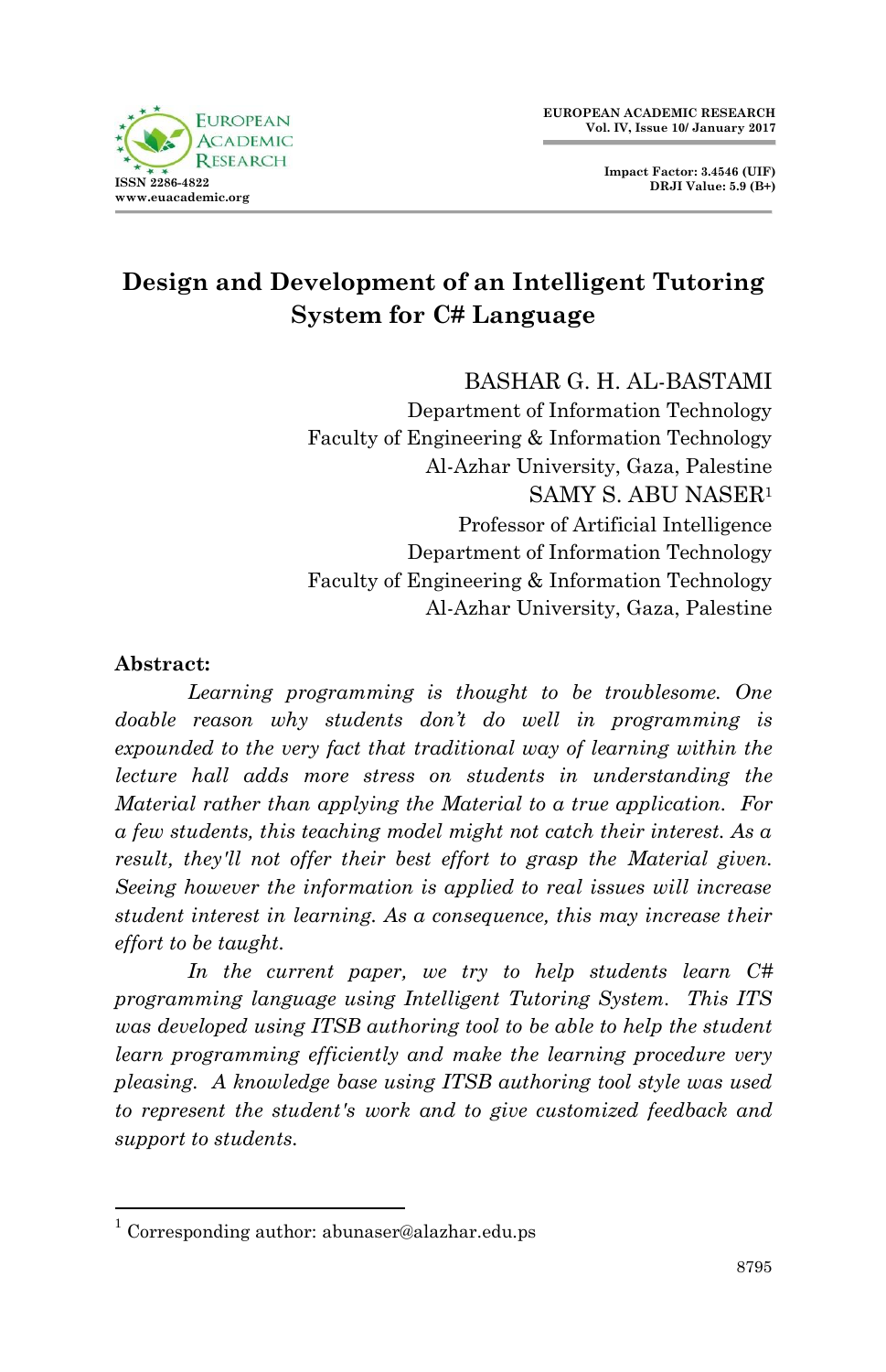**Key words:** Intelligent Tutoring System, Authoring Tool, ITSB, C# Language

# **INTRODUCTION**

C# language is a general-purpose and object-oriented programming language. It was designed and developed by Microsoft together with the .NET platform. There is many various software designed with C# language and on the .NET platform such as desktop applications, web applications, office applications, websites, games, mobile applications, and many more [1, 2].

 $C#$  language is a high-level language that is like  $C++$ and Java, embarcadero Delphi, C, VB.NET. All programs written in C# are object-oriented styled. They involve of a group of definitions in classes that include methods and the methods include the logic of the program [1, 2].

C# language is one of the most common programing languages. It is used by many developers worldwide. Because C# language is developed by Microsoft as part of their new platform for development and execution of software, the language is extensively spread amongst Microsoft-oriented businesses, the .NET Framework, individual and organizations developers. The C# language and the .NET platform are upheld and managed completely by Microsoft and are not open to third parties [1,2].

Intelligent Tutoring System is computer software designed to **s**imulate a human instructor's skills behavior and guidance. Such ITS systems are capable of interpreting complex student responses and can learn as they work, they are able to distinguish where and why a student understands has gone amiss and to give it hints to aid the student understand of the material given. Intelligent tutoring system delivers numerous of the benefits of a human instructor to very large numbers of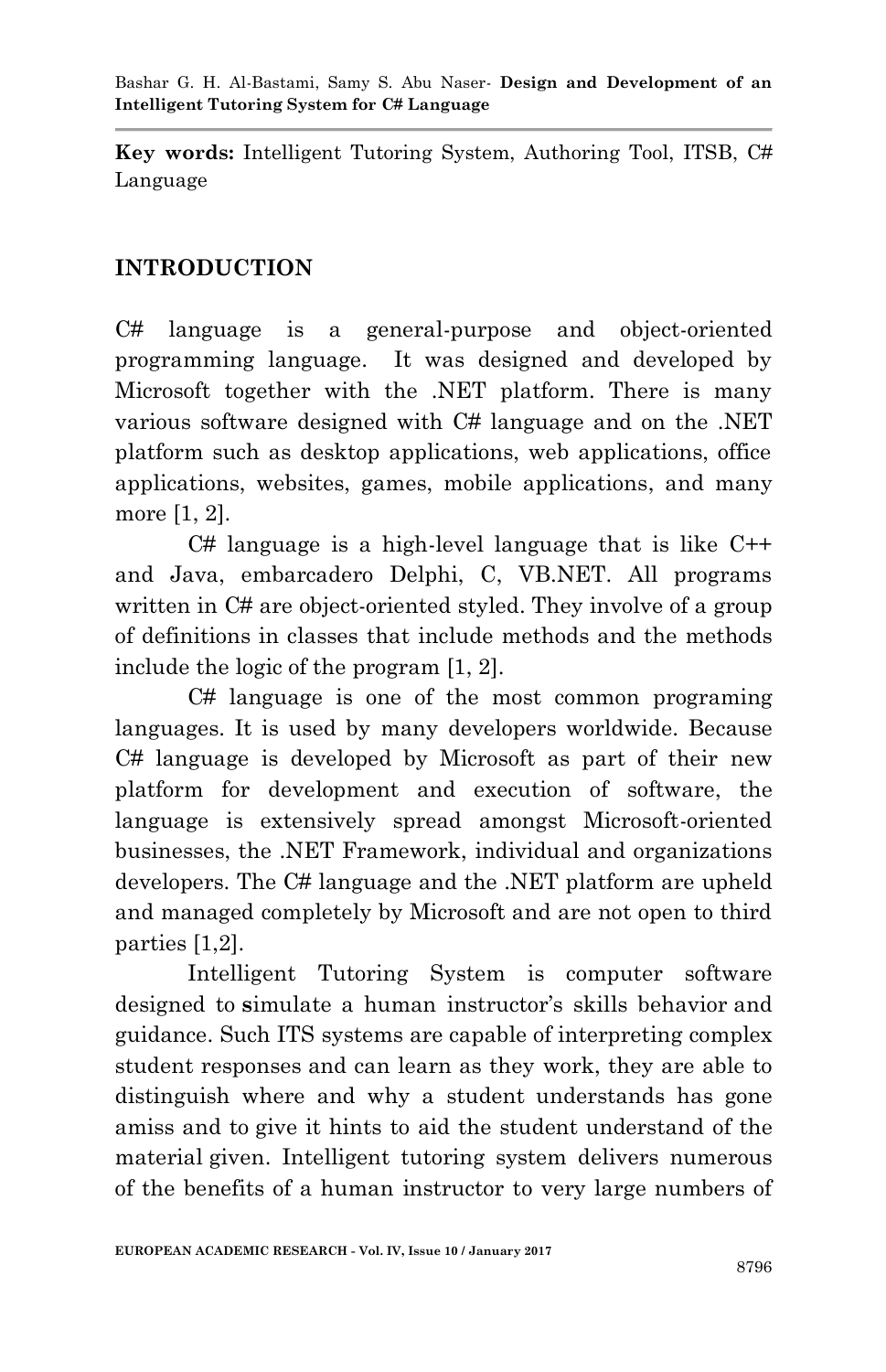students. Intelligent tutoring systems can also deliver real-time data to instructors and developers looking to improve their teaching styles [3-10].

# **LITERATURE REVIEW**

Various ITS deliver step-by-step monitoring of the student's solution as it is being produced [23], while others offer feedback on the final solution [3]. Several ITS select the next stage for the students [4], others let the student do that. An Intelligent tutoring system (ITS) provides customized computer-based instruction to students [23 ]. There are many ITS system designed for : educational purposes [8-15,25], ITS called JO-Tutor for helping students to learn Java Programming language [28], ITS which called CPP-Tutor for helping student to learn C++ Programming Language[14], a comparative study between Animated Intelligent Tutoring Systems (AITS) and Video-based Intelligent Tutoring Systems (VITS) [24], An agent based ITS for Parameter Passing In Java Programming[17], Java Expression Evaluation [13], Linear Programming[10,31], effectiveness of e-learning[26], computer aided instruction[9], effectiveness of the CPP-Tutor[29], teaching AI searching algorithms[15], teaching database to sophomore students in Gaza[12], and Predicting learners performance using NT and ITS [8], design and development of diabetes ITS[30 ], ITS teaching grammar English tenses [27], ITS for teaching advanced topics in information security[19], development and evaluation of the Oracle Intelligent Tutoring System (OITS)[20], ITS for learning Computer Theory[21], e-learning system[11,18,27], an Intelligent Tutoring System for Entity Relationship Modeling[16], an Knowledge-based Intelligent Tutoring System for Teaching Mongo Database[22], and ITS for learning Software Patterns [7].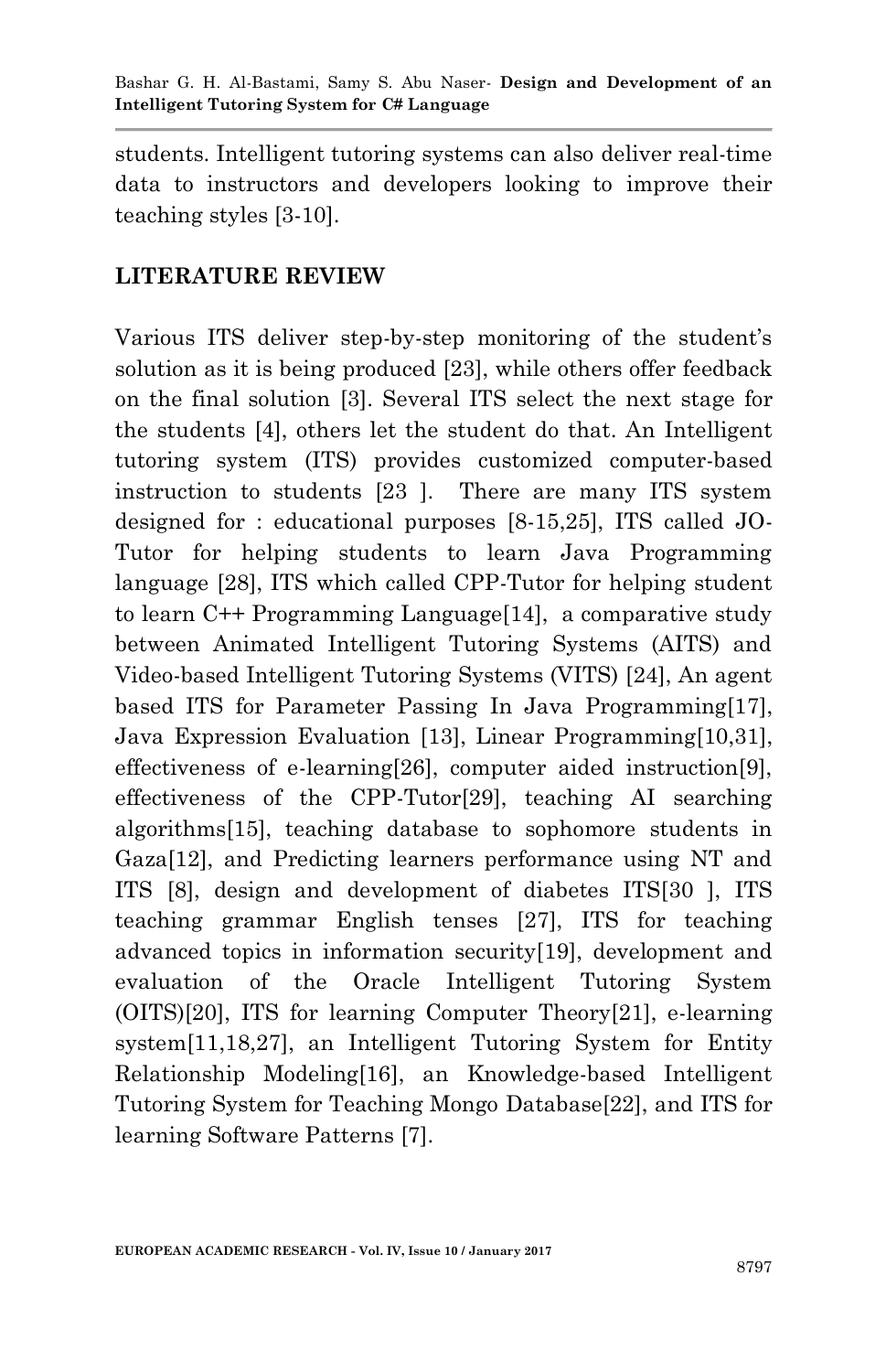# **INTELLIGENT TUTORING SYSTEM.**

There are a few questions about **intelligent tutoring systems** that everyone should know:

# *What are intelligent tutoring systems?*

An intelligent tutoring system is a system designed to be similar to teacher's behavior in teaching. It can help students studying set of subjects by series of lessons, many questions on each lesson, and offering specific instruction with feedback. It can explain complex student responses and learn as they want. The system makes a profile for each student and estimate the student's degree of skill. This type of system can change its tutoring behavior in real time. The aim is not merely to know a response is correct or not, but to understand which response of student had incorrect

# *How does intelligent tutoring system work?*

These tools contain a base system, which controls the comprehensive structure and reasoning, and the discrete tutor itself, which are created when experts provide specific material for each lesson. Although tutoring systems vary in how they function, generally the software give questions to be solved and show him the result.

# *Why is intelligent tutoring system significant?*

The tutoring system is effective in guiding the students through the learning process. Intelligent tutoring systems attempt to find the best methods derived from the old-style human model and move after it to determine new methods for teaching and learning. These tutors suggestion a mechanism for students to understand and learn subject in a new way by lessons, Examples and exams with their result at the end.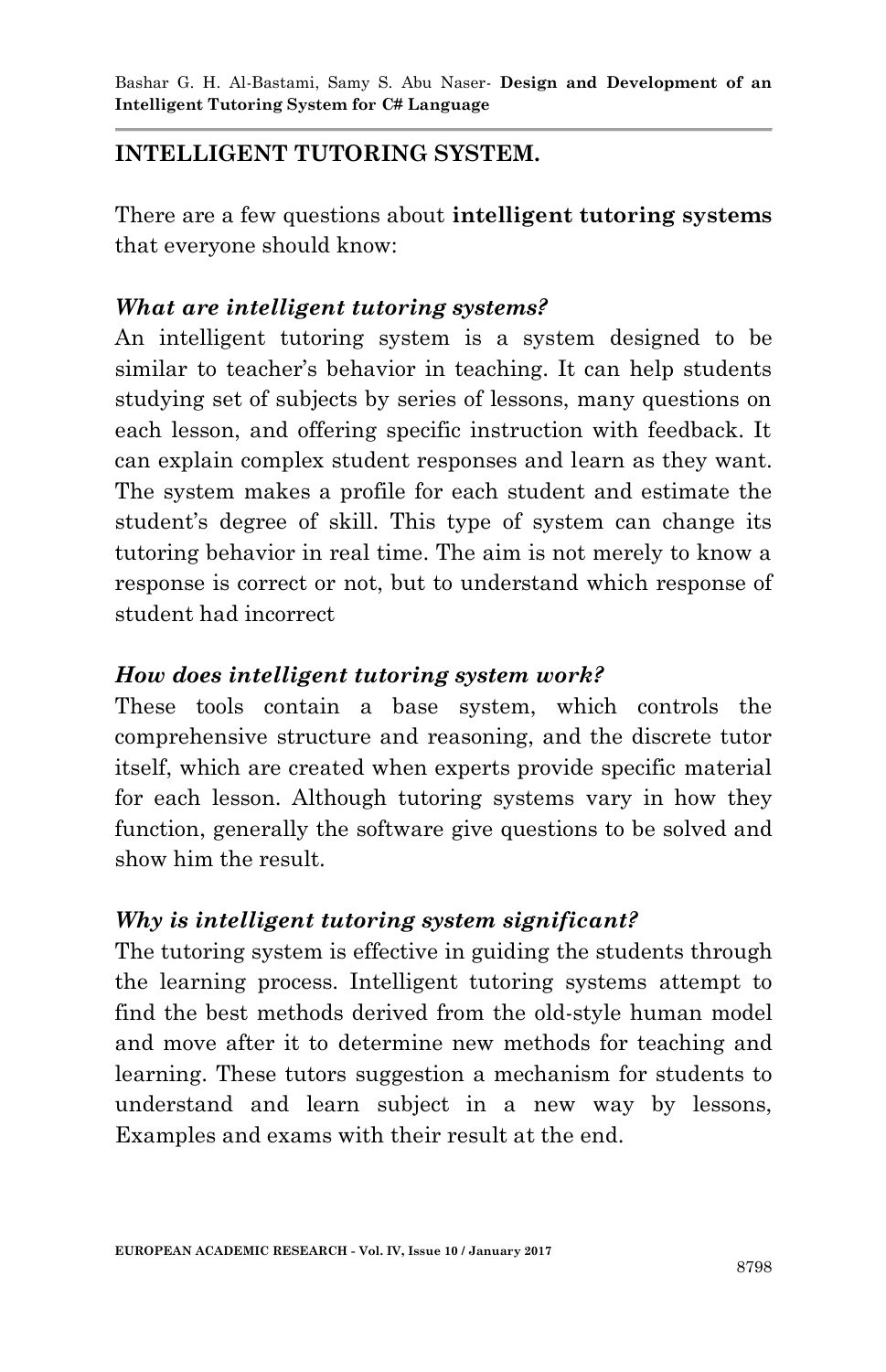#### *Where is intelligent tutoring systems going?*

Intelligent tutoring system technology in education seemed to make it stress-free to teach and study. The system we are presenting in this paper is desktop application to help in self education but one day we will found online application work on the same approach, so it will allow the tutors to edit and add new information to the tools. It can allow the tutors to provide some instructions to the students that might the students don't know it. Also, utilization Intelligent tutoring system increase day by day, larger amount of data retrieved from student can help to improve the system. on the other hand some researchers are working to make tutoring system contain voice & video lessons and simulate education environment with feedback cycle between tutors and students. Intelligent systems might one day be able to respond the student's words, facial expression, or body language.

# *What are the intelligent tutoring systems effects for teaching and learning?*

Intelligent tutoring systems are not designed to replace human instructors, who convey multifaceted social interaction into the learning process. On the other hand, an intelligent tutor can work with a vast number of students both together at the same time and be available all time and everywhere. If the student doesn't like an instructor or don't understand of him, he can use intelligent tutor to understand the course or the lesson.

An intelligent tutoring system can also provide real-time data to teachers and developers looking to improve teaching methods. Because educational institutions cannot allocate a human tutor to every student, intelligent tutoring systems are a useful alternative to give any student individualized assistants.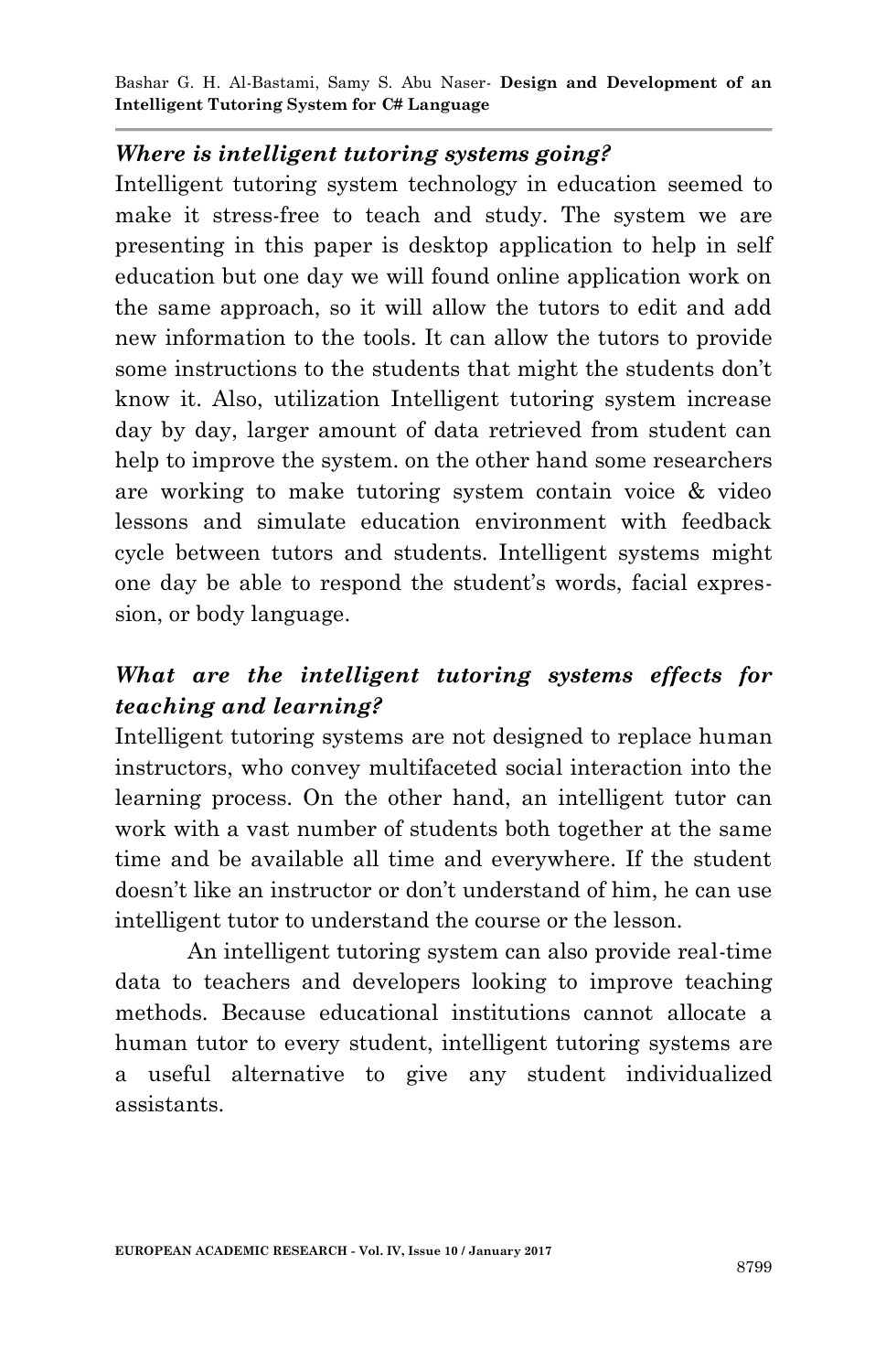

**Figure 1: ITS architecture for C# Language**

C# Language architecture has four major components: expert nodule, student model, tutoring module, and user interface. A brief discussion on each of these components follows:

# **STUDENT MODEL**

Before a new student can use the C# intelligent tutoring system, he/she must have a profile in the system. The profile contains information about the student like :last session date the ITS system was used, student name, student number, current score, overall score, level difficulty completed for every lesson, and problem number during the each session. The current score represents student score for the current level. The overall score represents student score for all levels.

# **TUTORING MODULE**

Tutoring module works as a coordinator that controls the functionality of the C# language intelligent tutoring System. Through this model, a student can answer questions generated in every difficulty level of each lesson and if the student gets more than 70% mark, he/she can move to the second difficulty level. But if he/she got mark between 50% and less than 70% then he/she repeats to the exercises of the same difficulty level; however, if he/she gets a mark less than 50%, he/she will be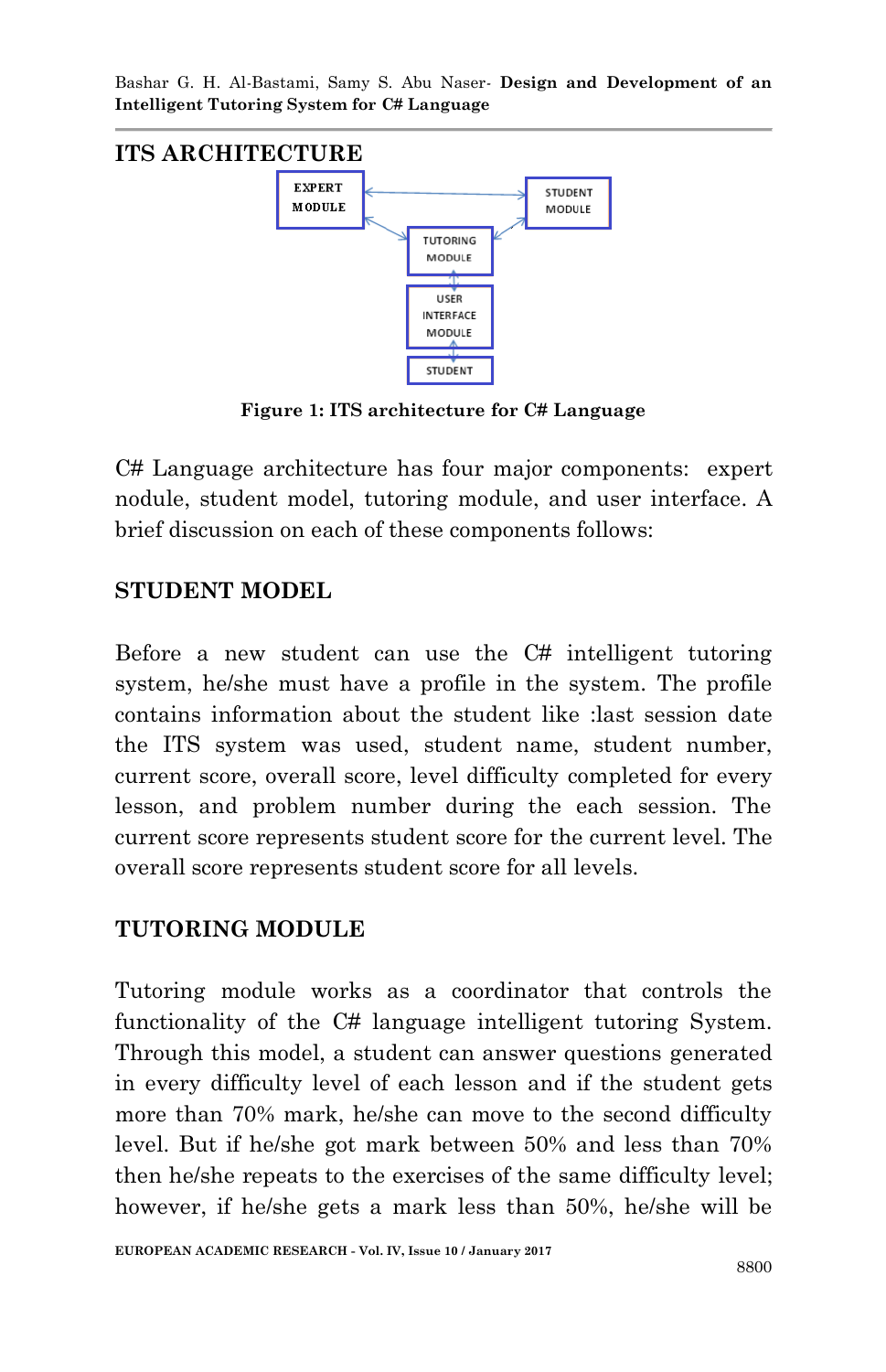taken back to lesson to study it well then come back to try the exercises again.

#### **USER INTERFACES**

The ITSB authoring tool used for building the C# system supports the user interface and teacher interface. When the teacher's log in the system, the he/she can add initial information about the student, lessons, exercises, answers, font name, and size of all buttons, menus, combo configure and adjust the fonts, background color, and text color for all forms in the systems, boxes etc. Thus, this interface provides the system with the needed flexibility to be used by both teacher and students. A screenshot of the student and teacher's interfaces are shown in Fig 2 to Fig 9.

# **EXPERT MODULE**

This component is called sometimes the domain module of other ITS architectures.

It contains the material to be taught for the students. In our current tutoring system, the material consists of the following topics in C# language:

- Introduction to Programming
- Primitive Types and Variables
- Operators and Expressions
- Console Input and Output
- Conditional Statements
- Loops
- Arrays
- Numeral Systems
- Methods
- Recursion
- Creating and Using Objects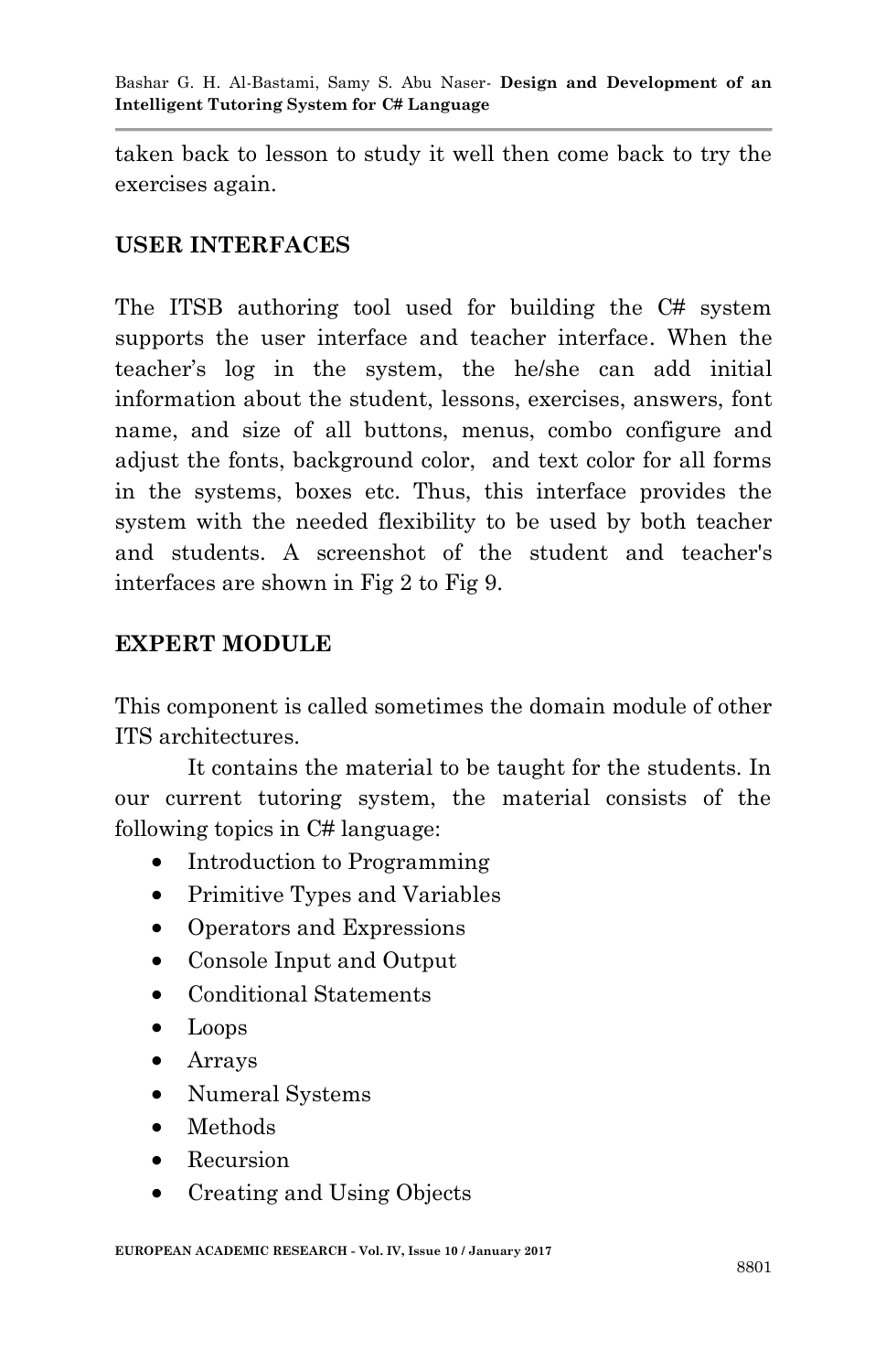- Exception Handling
- Strings and Text Processing
- Defining Classes
- Text Files
- Linear Data Structures
- Trees and Graphs
- Dictionaries, Hash-Tables and Sets



**Figure 2: login screen**



**Figure 3: In the following interfaces student choose the lesson he/she wants to study**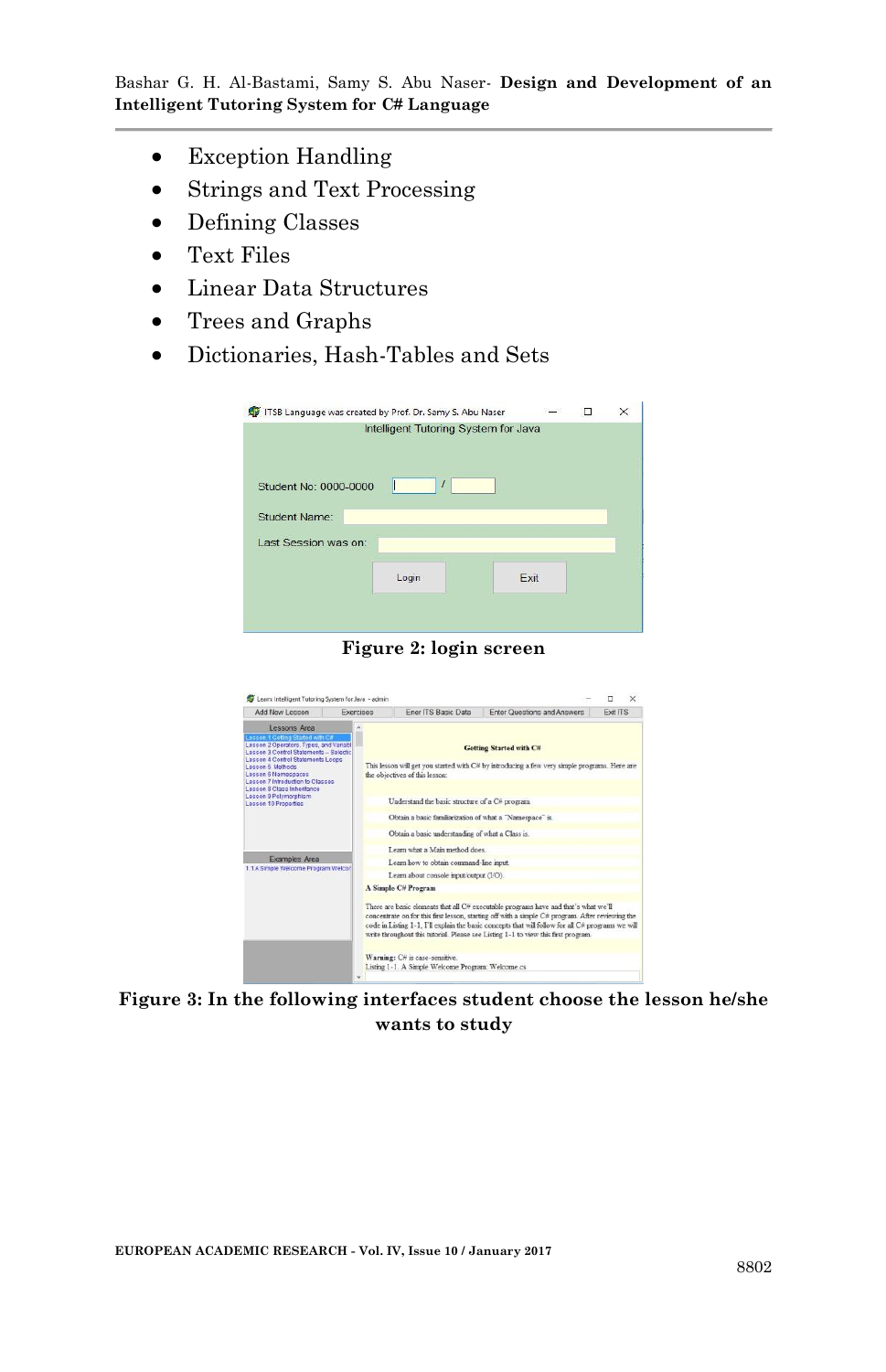

**Figure 4: In this interface, the student chose an example of the lesson that he/she want to study.**

|                                                                                                                                                                                                            | $\checkmark$ |  |
|------------------------------------------------------------------------------------------------------------------------------------------------------------------------------------------------------------|--------------|--|
| New Problem<br>Solution<br><b>Stats</b><br>Check<br>Close                                                                                                                                                  |              |  |
| Problem # 3<br>Difficulty Level # 1                                                                                                                                                                        |              |  |
| class Trial                                                                                                                                                                                                |              |  |
| inn 11                                                                                                                                                                                                     |              |  |
| Mirowt Semple                                                                                                                                                                                              |              |  |
| private int as<br>privele Single y:<br>ryinate "via" at                                                                                                                                                    |              |  |
|                                                                                                                                                                                                            |              |  |
|                                                                                                                                                                                                            |              |  |
|                                                                                                                                                                                                            |              |  |
| $\Box$ object referred by $z$ will be created on the stack.<br>ss will be created on the heap                                                                                                              |              |  |
| Sample on m mew Sample();<br>Which of the following statements is correct about the C#.NET code snippet given below?<br>Both ss and z will be created on the heap<br>$\Box$ z will be created on the heap. |              |  |

**Figure 5: After the student read the lesson, the tools offer many questions about the lesson if the student wants to evaluate himself.**

1. Correct answer:

|    | Excellent, The Answer is Correct |  |
|----|----------------------------------|--|
| 2. | Wrong answer:                    |  |
|    | Sorry, The Answer is Wrong       |  |

**Figure 6: After he/she answered the question, he should click on check button to know if his/her answer correct or wrong. The tool will show the result.**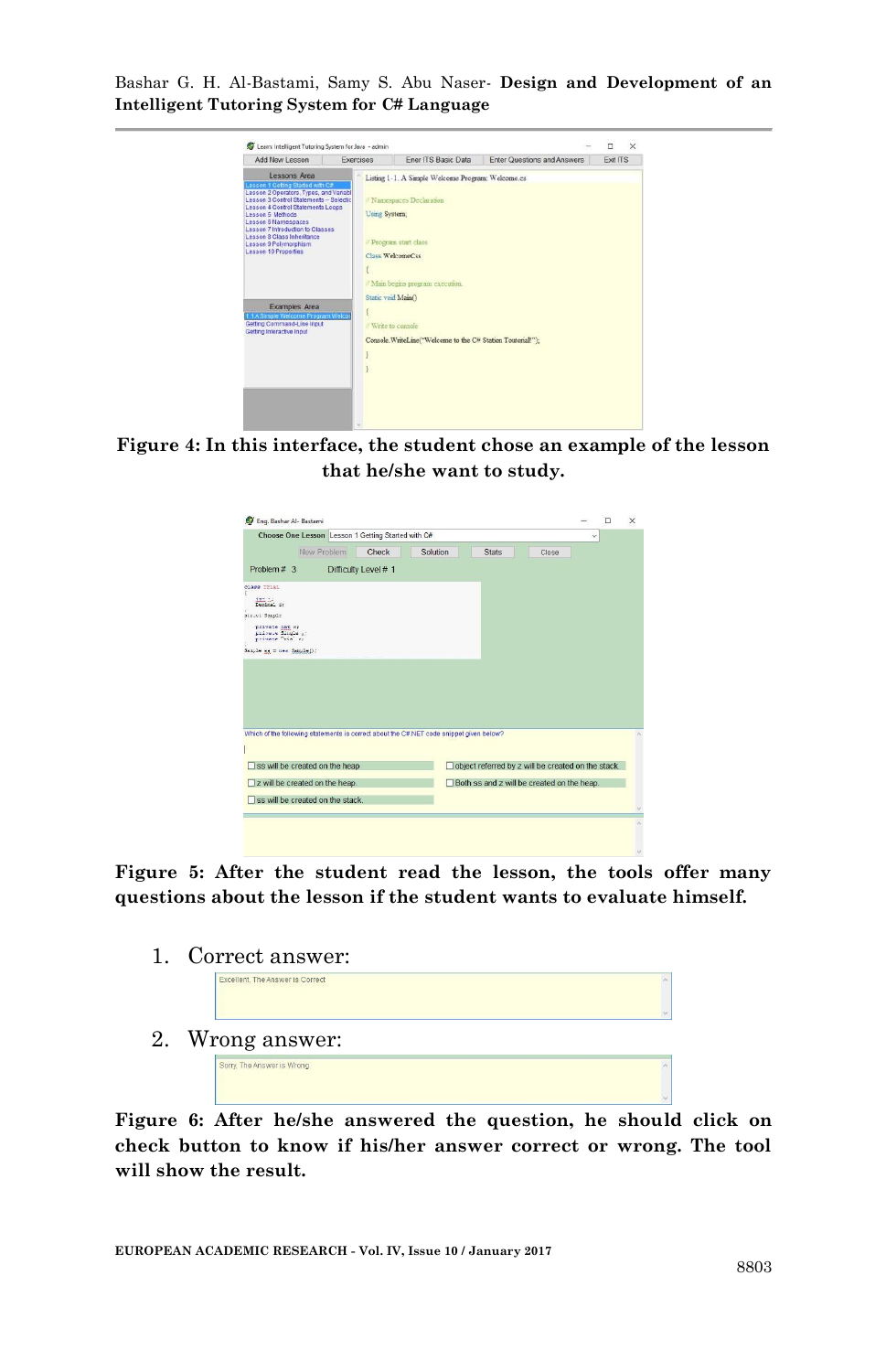| <b>Constants Data Entry</b>                                                                | $\sim$ | $\Box$ | $\times$ |
|--------------------------------------------------------------------------------------------|--------|--------|----------|
| ITS Basic Data Studnts Data Colors                                                         |        |        |          |
|                                                                                            |        |        |          |
| Enter Student Number 20031234                                                              |        |        |          |
| <b>Enter Student Name</b><br>khaled                                                        |        |        |          |
| <b>Enter Student Major</b>                                                                 |        |        |          |
| <b>Enter Student Passed Credits</b><br>Enter Student Grade Point Average                   |        |        |          |
| <b>Re-Set Student Difficulty Level</b><br>Re-Set Student Problem No<br>$\alpha$            |        |        |          |
| <b>Re-Set Student Current Score</b><br>Re-Set Student Over All Score<br>$\circ$<br>$\circ$ |        |        |          |
| Re-Set Student Current Lesson<br>$\circ$                                                   |        |        |          |
|                                                                                            |        |        |          |
| $\sim$<br>Close<br>$\overline{1}$<br>ы<br>$\mathcal{M}$                                    |        |        |          |
|                                                                                            |        |        |          |

**Figure 7: This interface to add new student into the tool with some information to work on it.**

| <b>Session Date</b>            | 12/12/2016     |         | Problem No 8                                               |          |
|--------------------------------|----------------|---------|------------------------------------------------------------|----------|
| Student Name bdmin             |                |         | Student No 00000000                                        |          |
|                                |                |         |                                                            |          |
| studentNo ProblemNo difficulty |                |         | CurrentScore OverallScore SessionDate<br>title             | $\wedge$ |
| $\blacktriangleright$ 00000000 | $\overline{c}$ | 100     | 100 12/10/2016 2:40:18 PI Lesson 1 Getting Started with C# |          |
| 00000000                       | $\overline{c}$ | 1<br>50 | 50 12/10/2016 3:30:53 PI Lesson 5 Methods                  |          |
|                                |                |         |                                                            |          |
|                                |                |         |                                                            |          |

**Figure 8: This interface shows the students status, problem, difficulty of the questions, his/her score and the title of lesson.**



**Figure 9: This message appears when the student fails the current difficulty level of a specific lesson.**

# **EVALUATION**

We have asked a group of teachers and students to try the C# intelligent tutoring system. Furthermore, we asked them to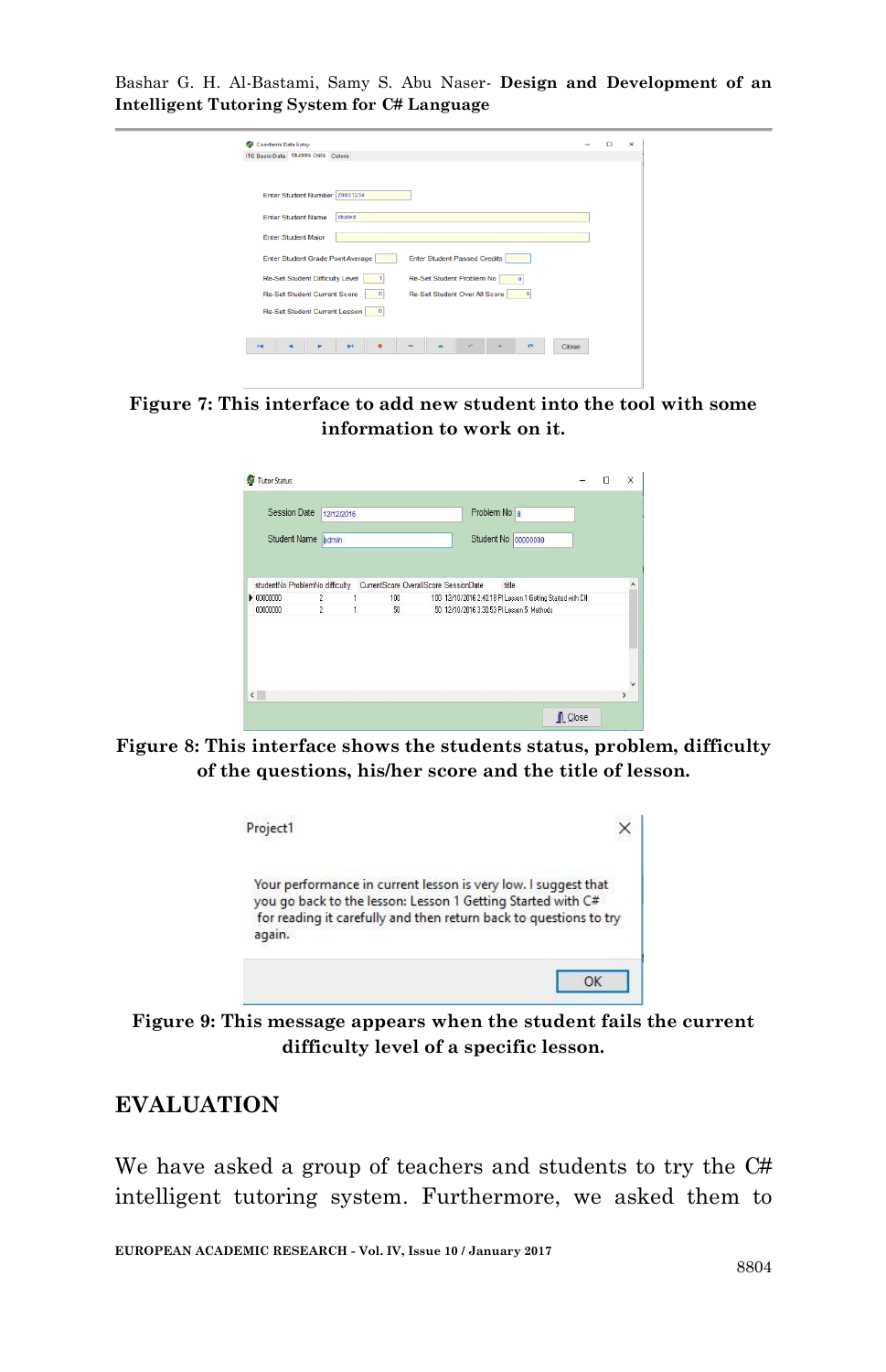give their opinion about the system. The overall impression of both students and teachers were positive. Some of the comment we got from the teachers and students as follows: "go ahead", "The system will help number of students", "good but you should make it more flexible to add lessons, examples and questions", "the system will not improve the education and that will make students doesn't focus in classes but just depends the system", "your system will make student lazy to go to the classes, because he has a tutor to understand the lesson".

# **CONCLUSION**

There is an increasing interest in the new trend of Intelligent Tutoring System for high quality teaching and training because it uses Artificial Intelligent, Cognitive Science and Education to enhance the aptitude of computer supported education to autonomously offer students with effective educational capabilities.

In this paper, we have provided the design and development of an Intelligent Tutoring System for C# language to help student better learn programming languages. An initial evaluation of the system was carried out and the findings were positive.

# **REFERENCES**

- 1. Jon Skeet, C# in Depth, 3rd edition, Manning Publications;, 2013.
- 2. Dilyan Dimitrov and others, Fundamentals of Computer Programming With C#, Svetlin Nakov & Co., 2013.
- 3. Aleven, V. & Koedinger, K. 2002. An effective metacognitive strategy: Learning by doing & explaining with a computer-based cognitive tutor. *Cognitive Science*, 26(2), 147-179.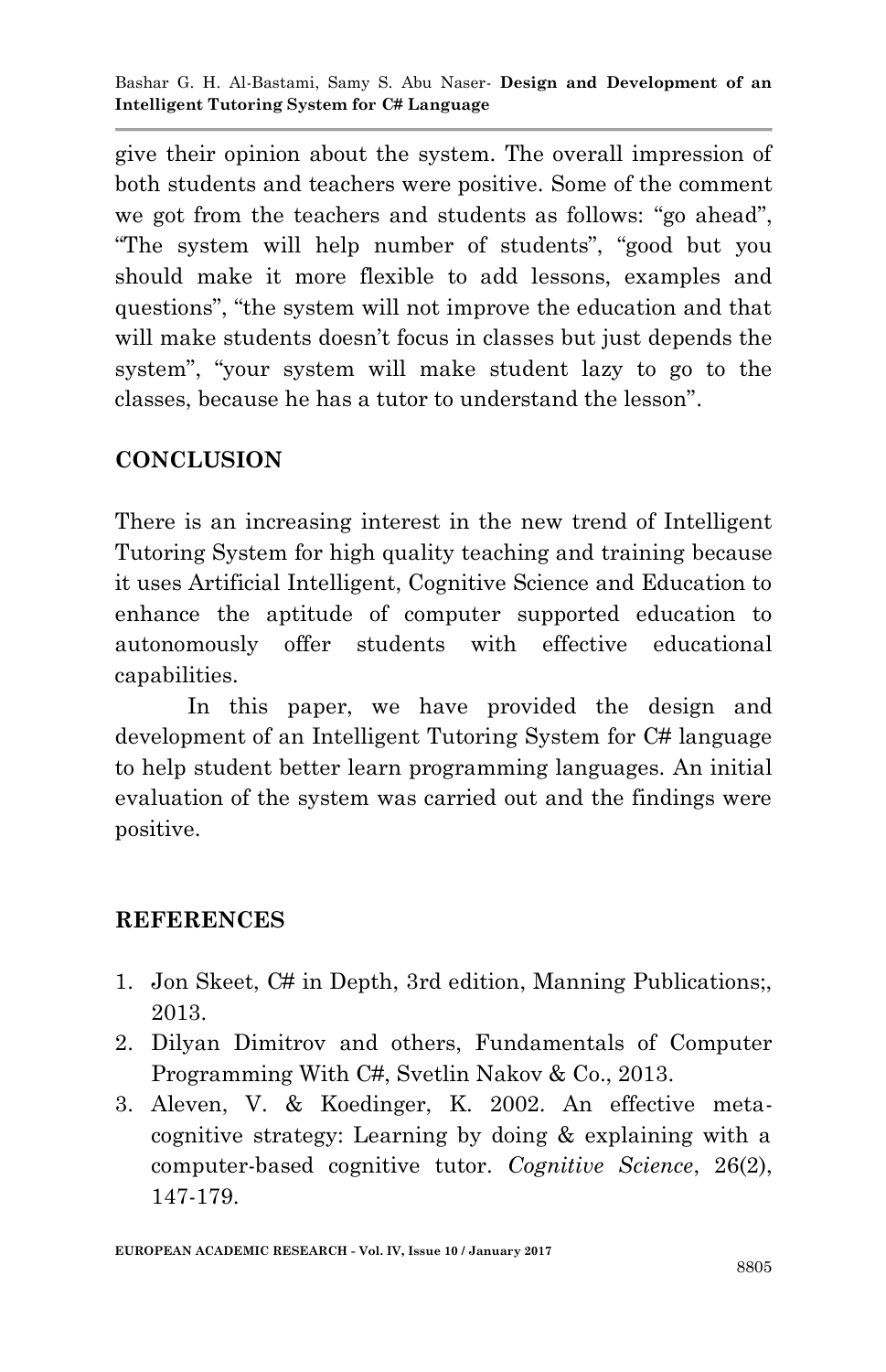- 4. Conati C., Gertner A., VanLehn K., 2002. Using Bayesian Networks to Manage Uncertainty in Student Modeling. *User Modeling and User-Adapted Interaction. 12(4) p. 371-417.*
- 5. Mitrovic, A., Martin, B., Suraweera, P. Constraint-based tutors: past, present and future. *IEEE Intelligent Systems, special issue on Intelligent Educational Systems*, vol. 22, no. 4, pp. 38-45, July/August 2007.
- 6. Professor Glenn D. Blank, Fall 2007: CSE 497: Intelligent Tutoring Systems. http://www.cse.lehigh.edu/~glennb/497Tutoring/.
- 7. Jeremić, Z. (2005). *An Intelligent Tutoring System for learning Software Patterns* (in Serbian), Master Thesis, Belgrade, Serbia.
- 8. Naser, S. S. A. (2012). Predicting learners performance using artificial neural networks in linear programming intelligent tutoring system, International Journal of Artificial Intelligence & Applications, Academy & Industry Research Collaboration Center (AIRCC), 3,2, 65-73.
- 9. Naser, S.S A., & Sulisel, O. (2000). The effect of using computer aided instruction on performance of 10th grade biology in Gaza.
- 10. Naser, S. A., Ahmed, A., Al-Masri, N., & Abu Sultan, Y. (2011). Human Computer Interaction Design of the LP-ITS: Linear Programming Intelligent Tutoring Systems, International Journal of Artificial Intelligence & Applications (IJAIA), 2(3),60-70.
- 11. Chrstan Wolf, **"**I-Weaver: Towards learning style-base elearning in computer science education**"**, proceedings of the Australian Computing Education Conference, 2003.
- 12. Naser, S. S. A. (2006). Intelligent tutoring system for teaching database to sophomore students in Gaza and its effect on their performance, Information Technology Journal, Scialert,5(5),916-922.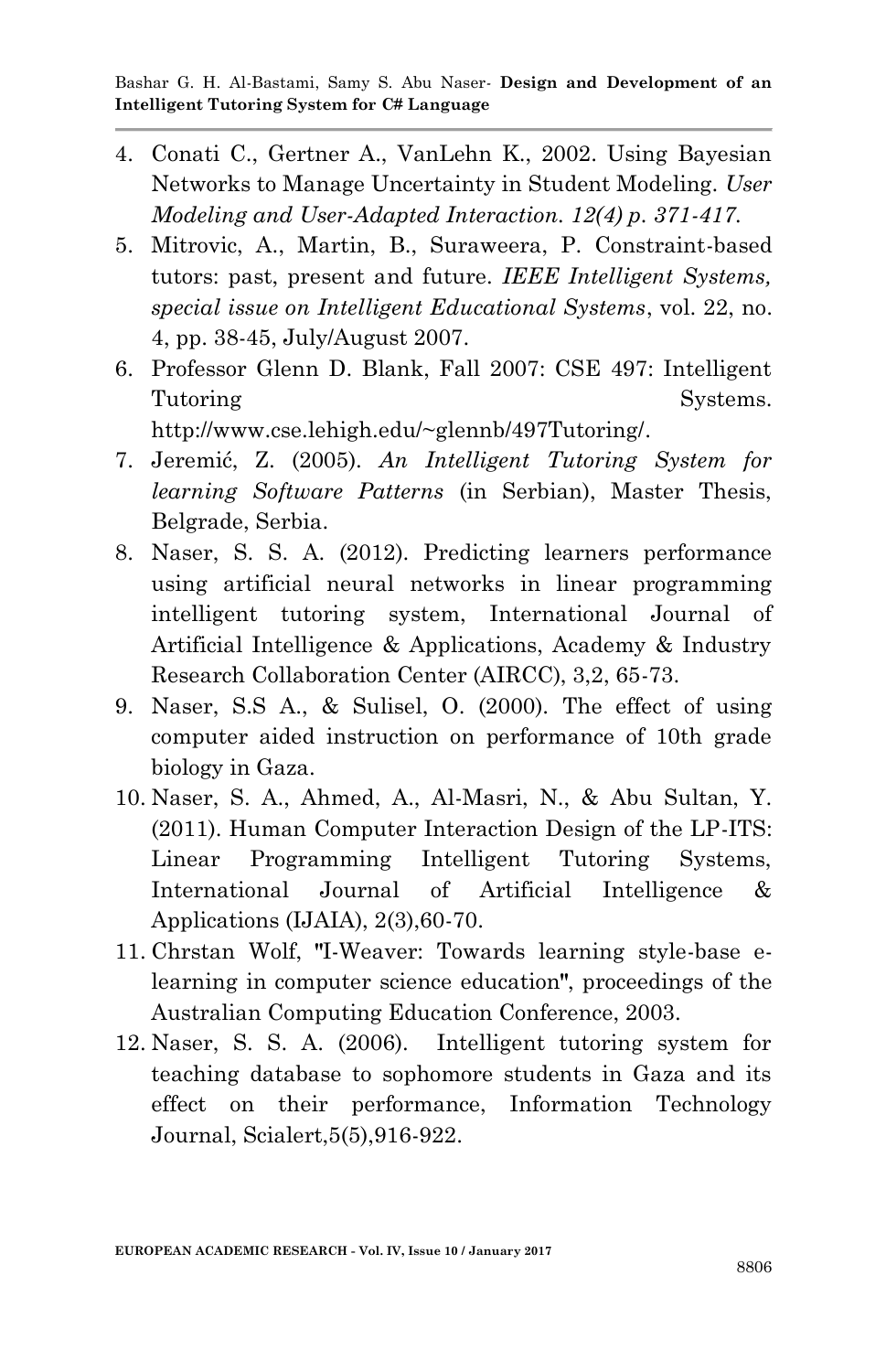- 13. Abu Naser, S. (2008). JEE-Tutor: An Intelligent Tutoring System for Java Expression Evaluation, Information Technology Journal, Scialert , 7(3),528-532.
- 14. Naser, S.S. A. (2008). Developing an intelligent tutoring system for students learning to program in C++, Information Technology Journal, Scialert,7(7),1055-1060.
- 15. Naser, S.S.A. (2008). Developing visualization tool for teaching AI searching algorithms, Information Technology Journal, Scialert,7(2), 350-355.
- 16. Pramuditha Suraweera & Antonija Mitrovic. KERMIT, An Intelligent Tutoring System for Entity Relationship Modeling. Private Bag 4800, Christchurch, New Zealand
- 17. Naser, S. A. (2008). An Agent Based Intelligent Tutoring System For Parameter Passing In Java Programming, Journal of Theoretical & Applied Information Technology, 4,7.
- 18. Mahmoud, A. Y., Barakat, M. S., & Ajjour, M. J. (2016). Design and Development Of ELearning University System. *(Journal of Multidisciplinary Engineering Science Studies (JMESS)*, *2*(Issue 5, May - 2016), 498-504.
- 19. Mahdi, A. O., Alhabbash, M. I., & Abu Naser, S. S. (2016). An intelligent tutoring system for teaching advanced topics in information security, WWJMRD, 2(12), 1-9.
- 20. ALDahdooh, R., & Abu Naser, S.S. (2017). Development and Evaluation of the Oracle Intelligent Tutoring System (OITS), European Academic Research, 4(10).
- 21. Al-Nakhal M.A., & Abu Naser, S. S. (2017). An Intelligent Tutoring System for learning Computer Theory, European Academic Research, 4(10).
- 22. Hilles, M. M., & Abu Naser, S.S. (2017). Knowledge-based Intelligent Tutoring System for Teaching Mongo Database, European Academic Research, 4(10).
- 23. Abu Naser, S. S. (2016). ITSB: An Intelligent Tutoring System Authoring Tool. Journal of Scientific and Engineering Research, 3(5), 63-71.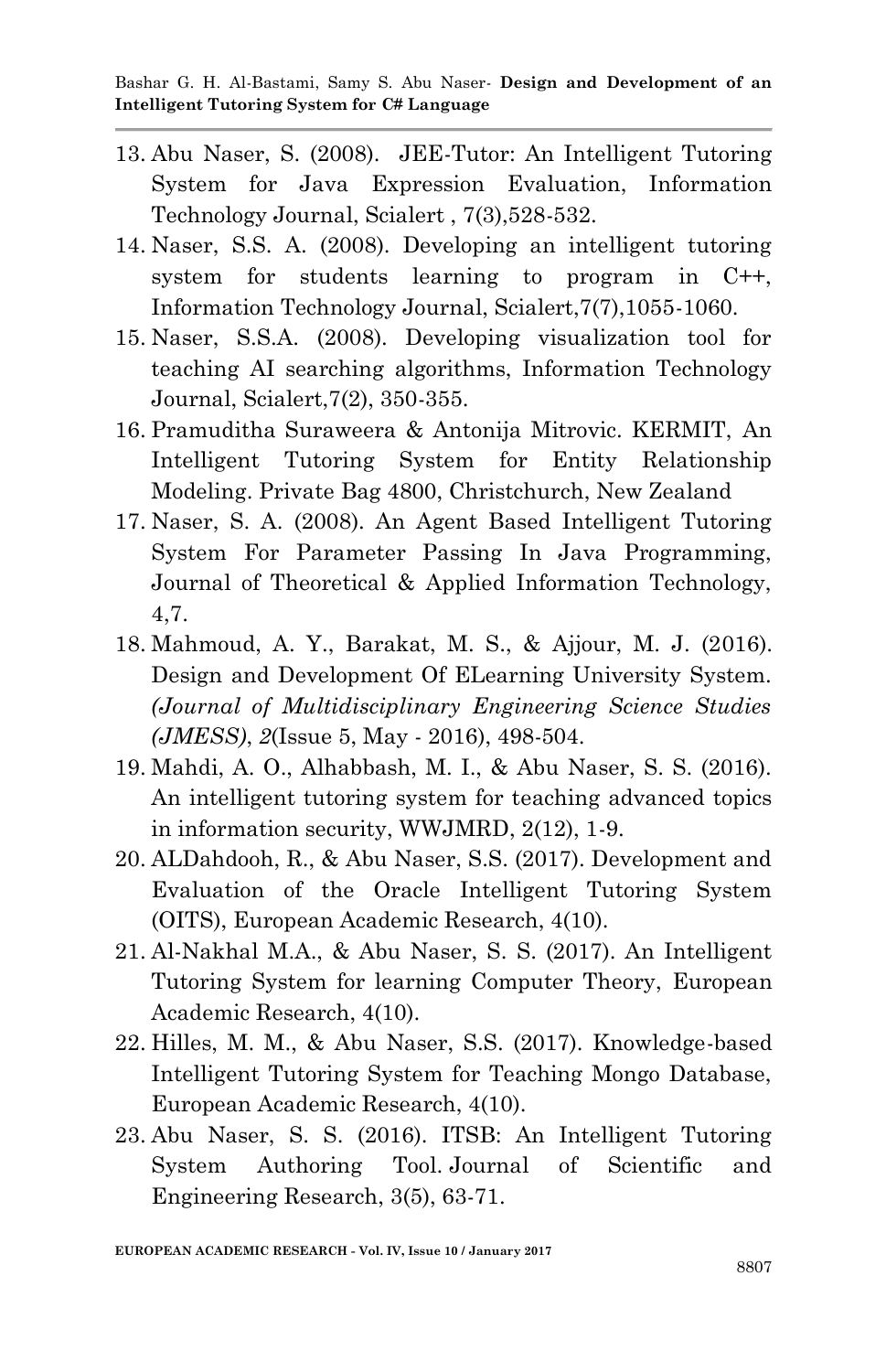- 24. Abu Naser, S.S. (2001). A comparative study between Animated Intelligent Tutoring Systems (AITS) and Videobased Intelligent Tutoring Systems (VITS), Al-Aqsa University Journal,5,1 Part,1.
- 25. C. J. Butz, S. Hua, R. B. Maguire, **"**A web-based Bayesian intelligent tutoring system for computer programming**"**, Web Intelligence and Agent Systems, Vol.4, No.1, pp.77-97 · January 2006.
- 26. Abu-Naser, S., Al-Masri, A., Abu Sultan, Y., & Zaqout, I. (2011). A prototype decision support system for optimizing the effectiveness of e-learning in educational institutions, International Journal of Data Mining & Knowledge Management Process (IJDKP),1, 1-13.
- 27. Alhabbash, M. I., Mahdi, A. O., & Abu Naser, S.S. (2016). An Intelligent Tutoring System for Teaching Grammar English Tenses, European Academic Research, 4(9).
- 28. Abu-Naser, S., Ahmed, A., Al-Masri, N., Deeb, A., Moshtaha, E., & AbuLamdy, M. (2011). An Intelligent Tutoring System for Learning Java Objects, International Journal of Artificial Intelligence and Applications (IJAIA), 2(2).
- 29. Naser, S. (2009). Evaluating the effectiveness of the CPP-Tutor an intelligent tutoring system for students learning to program in C++, Journal of Applied Sciences Research, 5(1), 109-114, http://www.aensiweb.com/JASR/.
- 30. Almurshidi, S. H., & Abu Naser, S. S. (2016). Design and Development of Diabetes Intelligent Tutoring System, European Academic Research, 4(9).
- 31. Naser, S. S. A. (2012). A Qualitative Study of LP-ITS: Linear Programming Intelligent Tutoring System, International Journal of Computer Science & Information Technology, 4(1),209-220, Academy & Industry Research Collaboration Center (AIRCC).
- 32. Alnajjar, M., & Naser S.S.A. (2015). Improving Quality Of Feedback Mechanism In Un By Using Data Mining